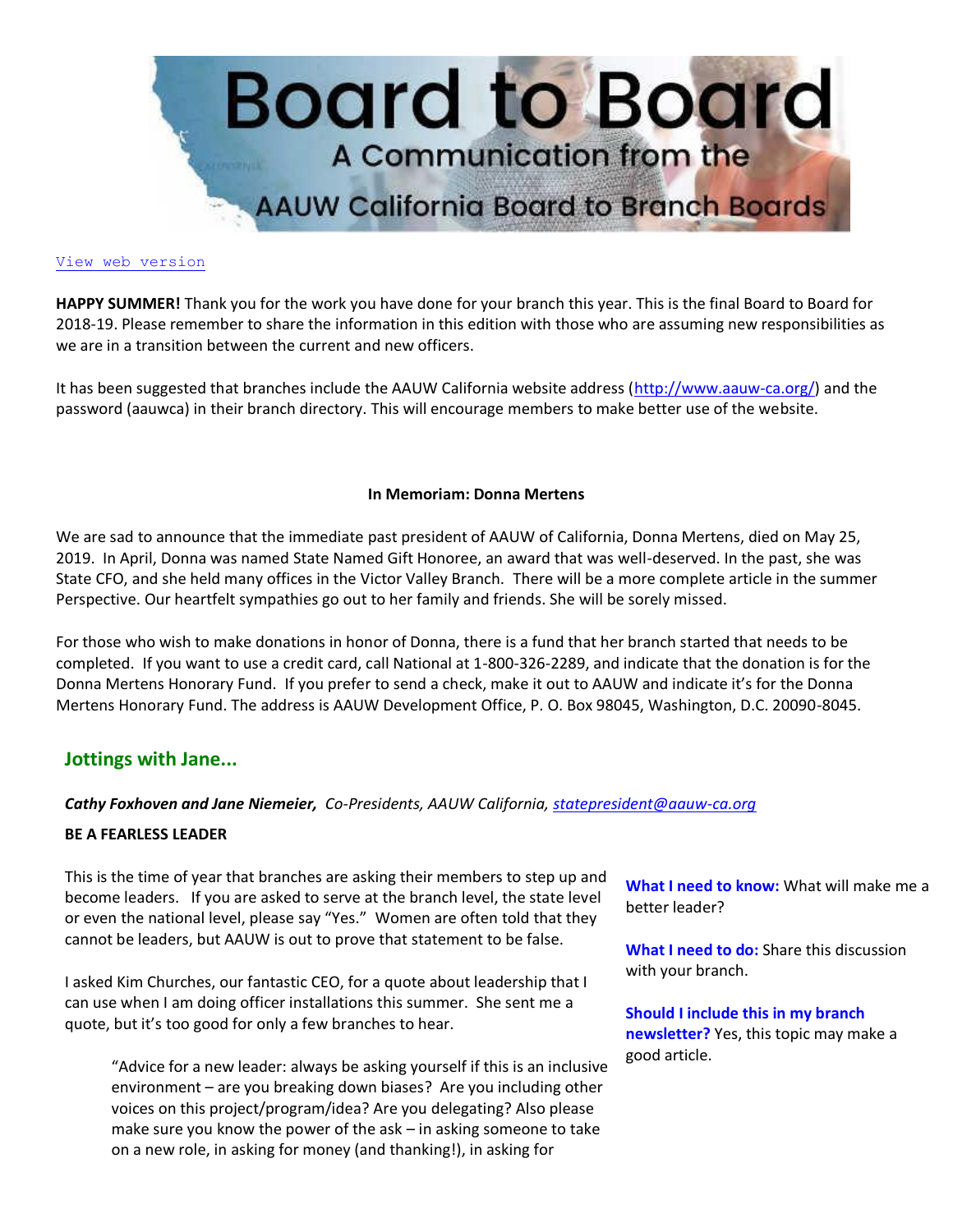support. You can't do everything yourself, so be sure to be deliberate and fearless in your asks of others. Many are just waiting to be asked to lend a hand."

Keep the image of women pulling each other into leadership roles in your head. We are much stronger as a group and can accomplish much more as a branch than we can as individuals. Keep up the good work over the summer and come back refreshed and ready to continue our work of advancing equity for women and girls.

# **AAUW FUND**

*Dianne Owens, Director, AAUW Fund Committee Chair, [aauwfund@aauw-ca.org](mailto:aauwfund@aauw-ca.org)*

## **SUMMER—Time to PLAN**

Summer is traditionally a time for vacation, and it is also the time to plan for the upcoming AAUW year. Are you continuing in your position as AAUW Fund VP or coaching your successor? Either way, here are some links to keep for yourself or to pass on to your successor!

- Fundraising Policy 501 Guidelines: Click [HERE.](https://bor.aauw-ca.org/sendy/l/892WZcugyyn7Dp4I7u2fztNQ/heVmV8Vl763u3hOQSDmvUMhQ/jPZOB892TFJkgsLT892x0NK5kg) Be familiar with these while planning your AAUW Fund fundraisers!
- Contribution Report Form for states, branches, and individuals: Click [HERE](https://bor.aauw-ca.org/sendy/l/892WZcugyyn7Dp4I7u2fztNQ/763HjHvvQ94baXwi1QXHYRUg/jPZOB892TFJkgsLT892x0NK5kg)
- In the news! -Esther Ngumbi, 2007-2008 International Fellow: Click [HERE.](https://bor.aauw-ca.org/sendy/l/892WZcugyyn7Dp4I7u2fztNQ/uAvmE4gsYDXlsM056XAnQw/jPZOB892TFJkgsLT892x0NK5kg) I met Esther at the 2013 AAUW Convention and she is truly an outstanding young woman!

More information is coming your way in July B2B! Save these dates for the AAUW Fund Luncheons!

--Saturday, October 5-So. San Francisco

--Sunday, October 6-Danville

--Sunday, October 27-Seal Beach

**What I need to know:** There are Fundraising Policy Guidelines and a report form for contributions to AAUW or the AAUW Action Fund.

**What I need to do:** Ensure the appropriate officer(s) are aware of these.

#### **Should I include this in my branch**

**newsletter?** Yes, include the dates of the upcoming AAUW Fund Luncheons.

# **COLLEGE/UNIVERSITY (C/U) COMMITTEE**

*Donna Lilly, C/U Committee Chair,* [donnalilly@roadrunner.com](mailto:donnalilly@roadrunner.com)

#### **COLLEGE & UNIVERSITY BRANCH CONNECTIONS**

Remember to appoint a member or members of your branch as CU chair/s to work with students and faculty at your local campus for the coming year on important issues. Duties of CU branch chairs can be found by clicking [HERE.](https://bor.aauw-ca.org/sendy/l/892WZcugyyn7Dp4I7u2fztNQ/C7kLcrT2GuIytW0gu9r8GQ/jPZOB892TFJkgsLT892x0NK5kg) Equal pay and registering to vote are two areas where branch CU chairs can

**What I need to know:** Does my branch have a CU chair?

**What I need to do:** If not appoint one and post the name and contact on AAUW National MSD and AAUW California BOR.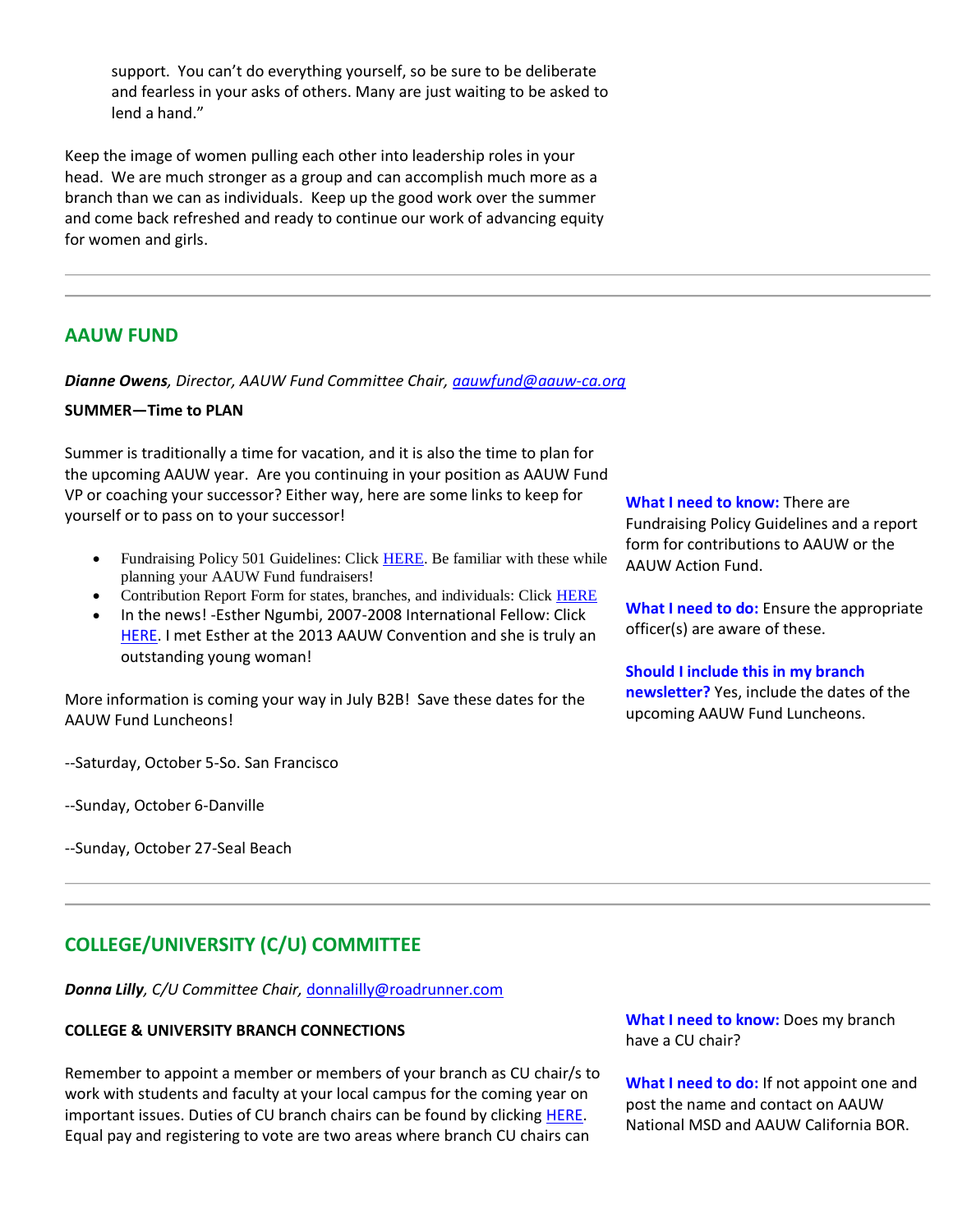involve students and faculty. Another popular activity on campuses in California is creating an AAUW student organization.

Branch president should post the name and contact of your appointed CU chair/s on AAUW National Member Services Database (MSD) and in your AAUW California Branch Officer Report (BOR).

**Should I include this in my branch newsletter?** No, this is for the branch leadership.

# **COMMUNICATION**

*Sandi Gabe, Director, Communications Committee Chair*, *[Communications@aauw-ca.org](mailto:Communications@aauw-ca.org)*

## **PASS THE BATON! BY JULY 1ST!**

June is a time of transition. Before you leave office, help us update our records with your new branch leaders. All presidents and presidents-elect should have received an email invitation to update the Branch Office Report (BOR) earlier this month. Take a few moments to submit your list of officers. Remember that you need to update both AAUW National via the Member Services Database (MSD) AND AAUW California.

The email contained your personal username and password. If you can't find the email, contact Julika Barrett in the AAUW California Office at 916-448-7795 **newsletter?** No, this information is for or at [office@aauw-ca.org](mailto:office@aauw-ca.org) and she can assist you.

Make sure your incoming leadership team gets the information they need! It only takes a few minutes.

**What I need to know:** Outgoing leaders must update the national and state Branch Officer Report with the names of the incoming officers.

**What I need to do:** Read the instructions in the email you received earlier this month.

**Should I include this in my branch**  branch leaders only.

# **FINANCE**

*Pat Ferrer, Chief Financial Officer, Finance Committee Chair, [cfo@aauw-ca.org](mailto:cfo@aauw-ca.org)*

**\* PLEASE WELCOME OUR NEW CFO—ROLI WENDORF!**

**\* PAYMENT OF AAUW CALIFORNIA STATE DUES—PLEASE MAIL TO THE OFFICE**

**\* TIME TO GET READY FOR THE NEW FISCAL YEAR!**

#### **NEW CFO**

The election results are in and Roli Wendorf, San Francisco Branch, is our new Chief Financial Officer, for a two-year term starting July 1, 2019. We will be transitioning through the month of July with Roli completely taking over the reins by the end of July. She or Julika Barrett, Office Manager of AAUW California, will be available to answer your questions.

**What I need to know:** There is a helpful checklist of critical tasks for branch treasurers.

**What I need to do:** Keep the checklist updated throughout the year Also, branches NOT using MPP should collect the state dues and send them monthly to the office.

**Should I include this in my branch newsletter?** No, this information is mostly for the branch treasurer.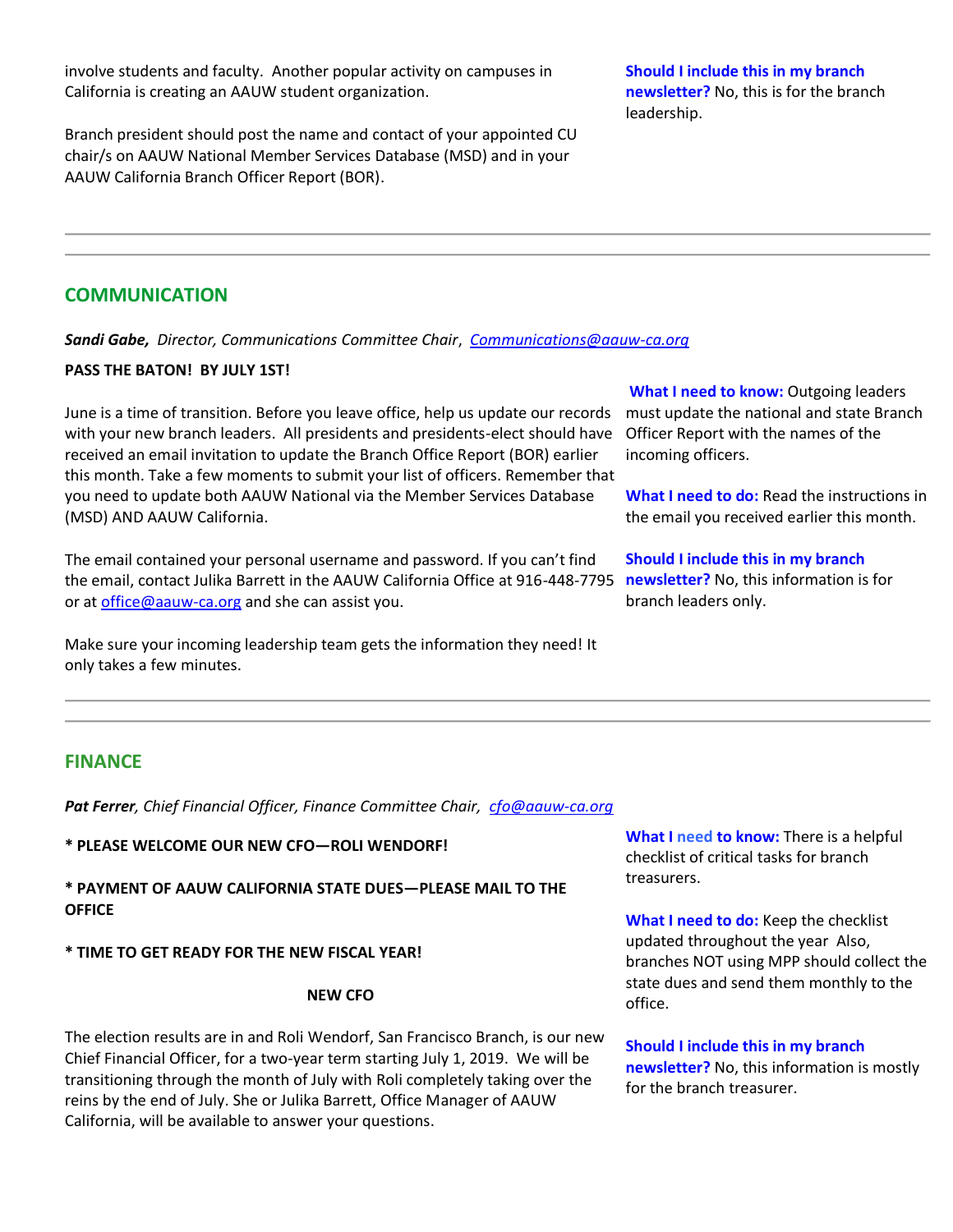I thank all of you for your help and cooperation over the past four years.

## **MEMBERSHIP DUES CHECKS**

If your branch isn't part of MPP and you need to submit your state dues payments directly to AAUW California—please mail them only once a month and send them to AAUW California, 1331 Garden Highway, Suite 100, Sacramento, CA 95833. DO NOT have your members write individual checks for their AAUW California dues. They should be paying your branch and then you should be paying us, with one check, once a month.

## **END OF YEAR**

Please click **HERE** to complete the branch treasurer checklist, and any other items pertinent to your branch such as the federal income tax submission and the state of California Franchise Tax Board submission etc. as soon as possible after fiscal year-end.

If you are continuing as branch treasurer, I highly encourage you to complete the branch treasurer checklist and provide a copy to the incoming president of your branch. Unfortunately, last fiscal year we had at least 3 branches that lost their long term treasurer due to death or health issues. These branches just got boxes of paper from the family members. A significant amount of time was spent trying to determine what had been done and what had not. The checklist will help any transition—known or unknown-- go much more smoothly.

Hope some of you applied to be on the [State Finance Committee a](https://bor.aauw-ca.org/sendy/l/892WZcugyyn7Dp4I7u2fztNQ/A9pxEm7636mBxNh4FSbTmIUg/jPZOB892TFJkgsLT892x0NK5kg)nd I will see you in the Bay Area in July!

# **LEADERSHIP DEVELOPMENT**

*Sharyn Siebert, Director, Leadership Development Committee Chair, [leaderdev@aauw-ca.org](mailto:leaderdev@aauw-ca.org)*

#### **LEADERSHIP DAYS**

As I headed out to be part of a Leadership Day, with Ainsley Nies of Branch Support and Sue Cochran of Governance, I thought back to all the conversations I have had with branch leaders around the state.

Most branches have filled their incoming slate of officers, no matter the format the branch uses. It is important to start thinking about recruiting officers for a year from now—IMAGINE that!

Getting new members involved at various levels, whether by being on a committee, interviewing for scholarships, or greeting attendees as they arrive at a meeting, helps to make those people part of the group as a whole and as valued members of your team. By enticing members to do these small tasks, they not only feel welcome but also involved and important to the whole group.

**What I need to know:** It's not too early to recruit officers for 2020-2021.

**What I need to do:** Get ideas in the Leadership Resources section on the website.

**Should I include this in my branch newsletter?** No, this information is for branch leaders only.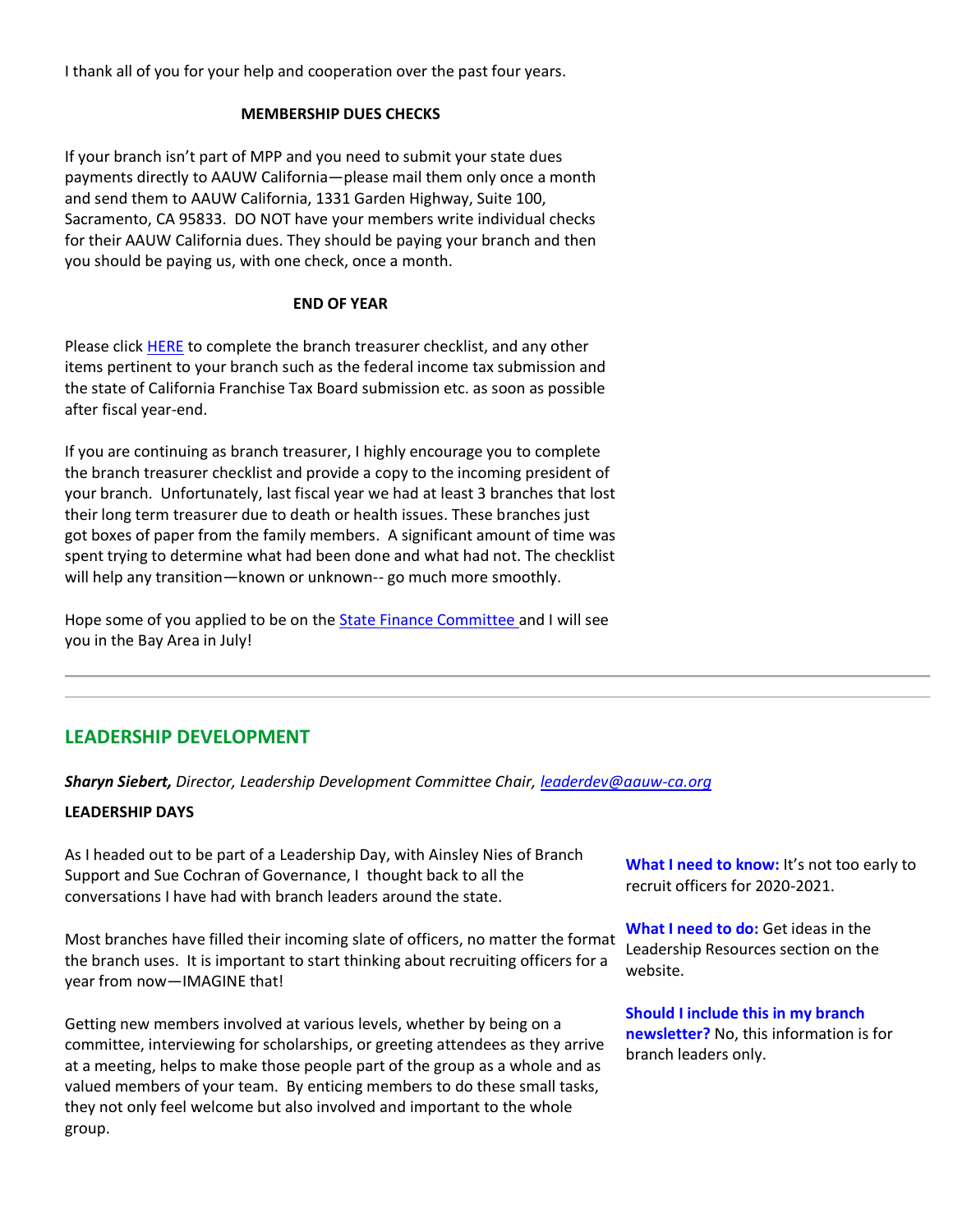A small start such as this can then get them to be willing to step into a larger role. And then you have a full slate of incoming leaders the following year.

We need to "play the long game." That is what the best coaches do. Be a great coach for your branch.

On the [AAUW California website:](https://bor.aauw-ca.org/sendy/l/892WZcugyyn7Dp4I7u2fztNQ/V11dwEfdGcW7a1FPfLL2eA/jPZOB892TFJkgsLT892x0NK5kg) note the new category LEADERSHIP RESOURCES when you click Select Category on the Home page. Thanks to the webteam for adding this locator. There is a great deal of valuable information there.

As mentioned, several board members took part in a Leadership Day in Healdsburg recently. I have also given two board trainings. I look forward to the give & take of meeting personally with board members to help with their questions and concerns as a representative of AAUW California.

# **NOMINATIONS & ELECTIONS**

*Susan Negrete, Nominations & Elections Chair, [nominating@aauw-ca.o](mailto:nominating@aauw-ca.org)*

## **WELCOME to the Mission Train's Final Destination:**

## **A Successful 2019 AAUW CALIFORNIA ELECTION**

AAUW California's 2019 Election was a success – our thanks go out to the voting membership and the many branches and IBC leaders who recommended our talented nominees.

Meet the incoming AAUW California Board Members:

- President-Elect: Dianne Owens, Lompoc-Vandenberg Branch
- Chief Financial Officer: Roli Wendorf, San Francisco Branch
- Director: Kimberly Hernandez, Palos Verdes Peninsula Branch
- Director: Carol Holzgrafe, Chico & Paradise Branches

Reach out and get to know the new board members – they'll be working for you, your branches and AAUW programs and projects.

New BOD members' information can still be viewed **HERE** after July 1at.

The continuity of leadership is critical to the success of AAUW California – every state election is always an important event!

## **LEADERS: It's never too early to plan the next trip. Be thinking about the talented members you can recommend for the CA 2020 election!**

The 2018-2019 Nominations & Election Committee was proud to be of service to AAUW California:

**What I need to know:** The election results for the AAUW California Board of Directors are final.

**What I need to do:** Keep an eye out for talented people in your branch to nominate for the 2020 election.

**Should I include this in my branch newsletter?** No, this information is for branch leaders only.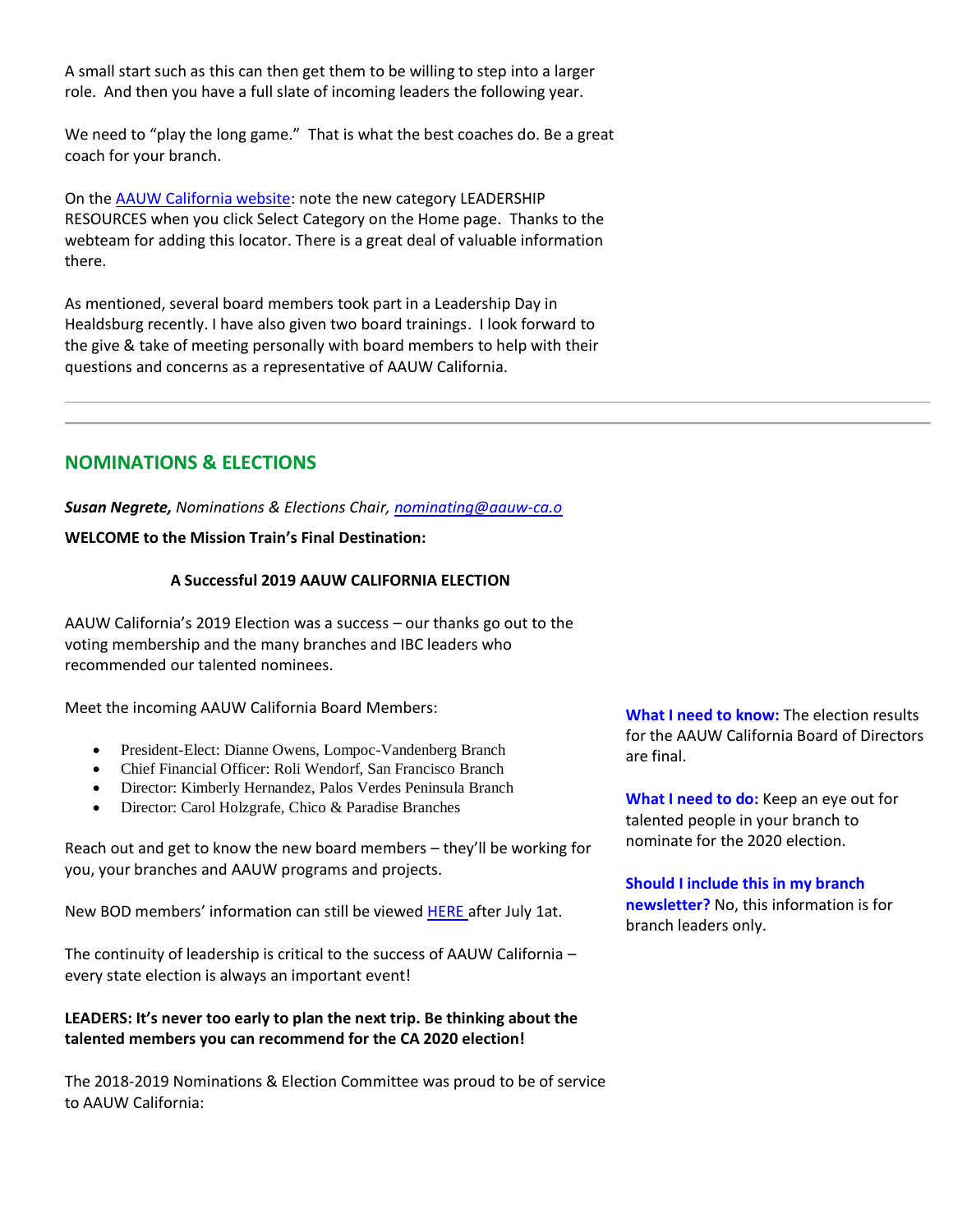- Alice Hill, Beach Cities & Torrance Branches
- Billie Lee Langley, Torrance Branch
- Susan Negrete, Torrance, CA Online & Beach Cities Branches

# **PUBLIC POLICY**

*Nancy Mahr, Director, Public Policy Committee Chair, [publicpolicy@aauw-ca.org](mailto:PublicPolicy@aauw-ca.org)*

## **OUR BILLS ARE POSTED**

The AAUW California Legislative agenda for 2019-20 is now posted on the AAUW website HERE.

**ACTION ALERTS:** Be prepared to respond immediately when an alert is sent out. This is an important grassroots tool. Encourage your members to sign up on the national AAUW website to be a **Two-Minute Activist**. When alerts come to branch board members, pass them on to your members.

This will be a busy election year – November local elections and the March presidential primary. As you plan your branch action year, include election activities. Think about voter registration, especially high school seniors and college partners. Also consider hosting candidate forums, perhaps in collaboration with another local organization.

This is my last message as AAUW California Public Policy Chair. I've enjoyed working with all of you for the past four years. Your newsletters show that you . value the work we do in public policy.

Keep up your good work in Public Policy!

**What I need to know:** You can stay informed on AAUW's legislative activity.

**What I need to do:** Review the California Legislative agenda on the website and sign up for Action Alerts.

**Should I include this in my branch newsletter?** Yes, give members information on the Legislative Agenda and the Action Alert program.

## **PROGRAM**

**Kathleen Harper,** *Director, Program Committee Chair,* [program@aauw-ca.org](mailto:program@aauw-ca.org)

## **WHAT A GREAT YEAR FOR MISSION-BASED PROGRAMS!**

This year the Program Committee has been focused on recognizing branches that have been committed to providing their members and communities with mission-based programs and helping other branches find ways to increase theirs. We have recognized 22 branches and 1 IBC, and have worked one-onone with 12 branches to help them overcome barriers to doing mission-based programs. We also honored 6 branches at the Annual Meeting that have been doing mission-based work in their communities for the entire year and longer. **What I need to know:** Branches are encouraged to offer programs that reinforce the AAUW mission.

**What I need to do:** Contact the state Programs Committee for ideas and resources.

**Should I include this in my branch newsletter?** No, this information is for branch leaders only.